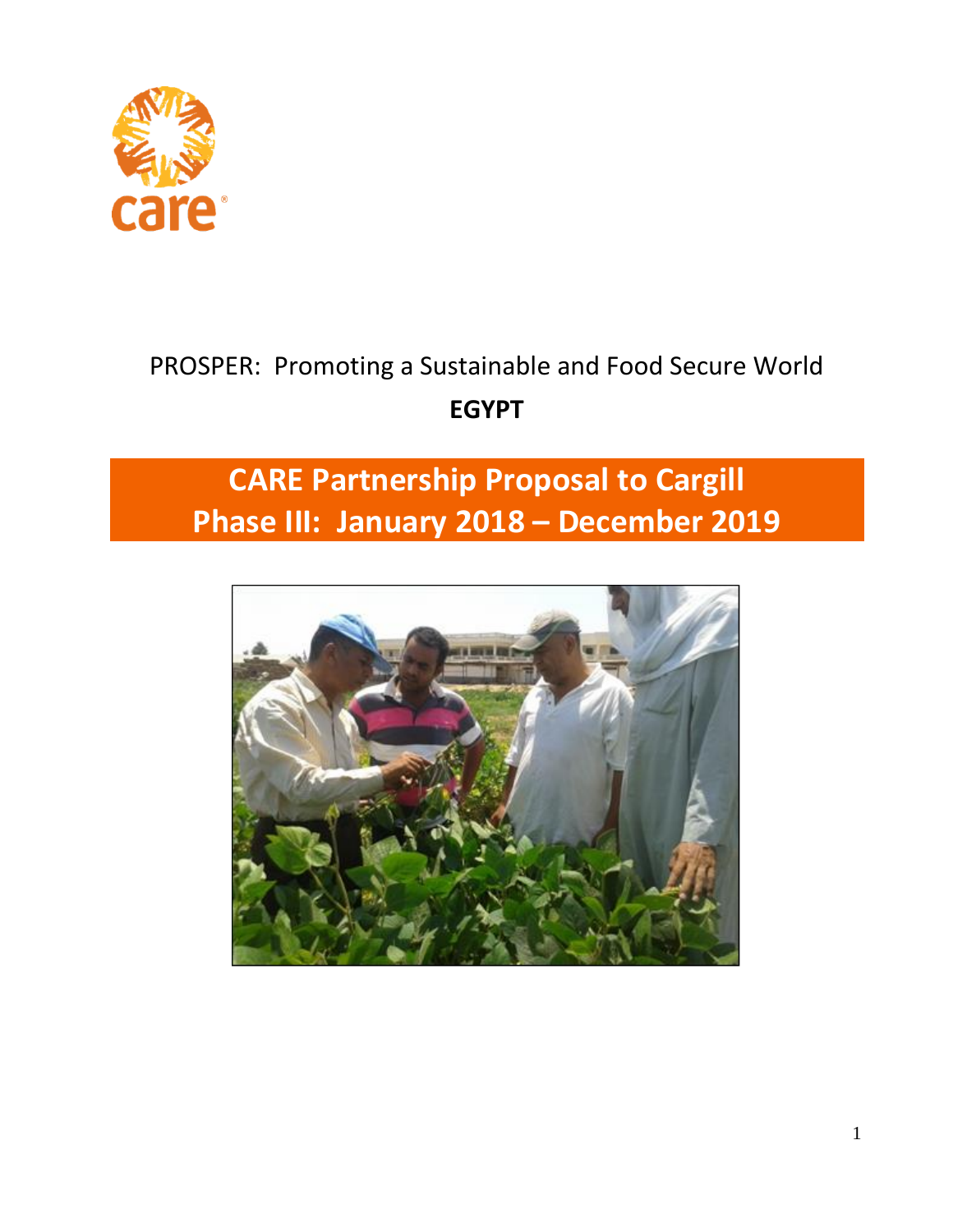# **Introduction**

CARE and Cargill's partnership over more than fifty years is a testament to the values we share. In the last three years alone we have impacted the lives of more than 300,000 individuals across seven countries in a unified effort to combat global poverty. This is the result of not only Cargill's financial commitment, but the commitment to *doing well by doing good* by dozens of staff across both organizations.

This document presents *PROSPER: Promoting a Sustainable and Food Secure World*, the proposed threeyear next phase of the CARE-Cargill partnership in Egypt. A summary is included in the initial pages followed by country-specific concept note Egypt.

#### **Building on Successes and Lessons Learned**

Phase II of our global partnership, running between September 2013 and August 2016, aligns programming in seven countries to four key pillars:

- building the production capacity of smallholder farmers in the supply chain;
- connecting producers to markets;
- ensuring the food and nutrition security of communities;
- addressing issues of governance, child labor and education.

In Egypt, the Phase II work called the Origination and Development of Soya Bean Smallholder Farmers project, addresses the food and livelihood security of farming families in the three governorates of Minia, Behera and Beni Suef in northern Egypt. Currently reaching 2,600 farmers, the current phase will end July 31, 2017.

#### **PROSPER: Promoting a Sustainable and Food Secure World (Phase III)**

CARE and Cargill have launched a new three-year phase that will amplify the success of Phase II and explore new opportunities to promote a sustainable and food secure world. *PROSPER: Promoting a Sustainable and Food Secure World* will engage communities in key areas to foster food and nutrition security while promoting sustainable agriculture practices. In geographies where we have established a strong partnership, including Ghana, Cote d'Ivoire, Central America and Egypt, we will use proven approaches to multiply our impact. We look to apply our partnership model in new geographies, including Indonesia and Costa Rica. Across the globe, we will fine-tune our monitoring and evaluation approach to derive information that informs our work and allows us to better tell our story. Finally, in this phase, we will seek to go to scale by engaging governments, other civil society actors, and Cargill business partners in new and exciting ways.

#### **PROSPER: Egypt**

The most recent phase of the partnership, Origination and Development of Soya Bean Smallholder Farmers, addresses challenges that negatively affect the food and livelihood security of marginalized smallholder farming families in the three governorates of Minia, Behera and Beni Suef in northern Egypt. The overall project goal was to improve socio-economic conditions that affect rural communities through building the production capacity of small-holder farmers, connecting them to formal and informal markets, and improving the governance structure of cooperatives. The project is improving the productivity of 2,600 farming households producing soya beans, maize, and poultry (exceeding the project goal of 2,000 farmers) and increasing the incomes of 1,000 rural households through their collaboration with supplier companies like Cargill.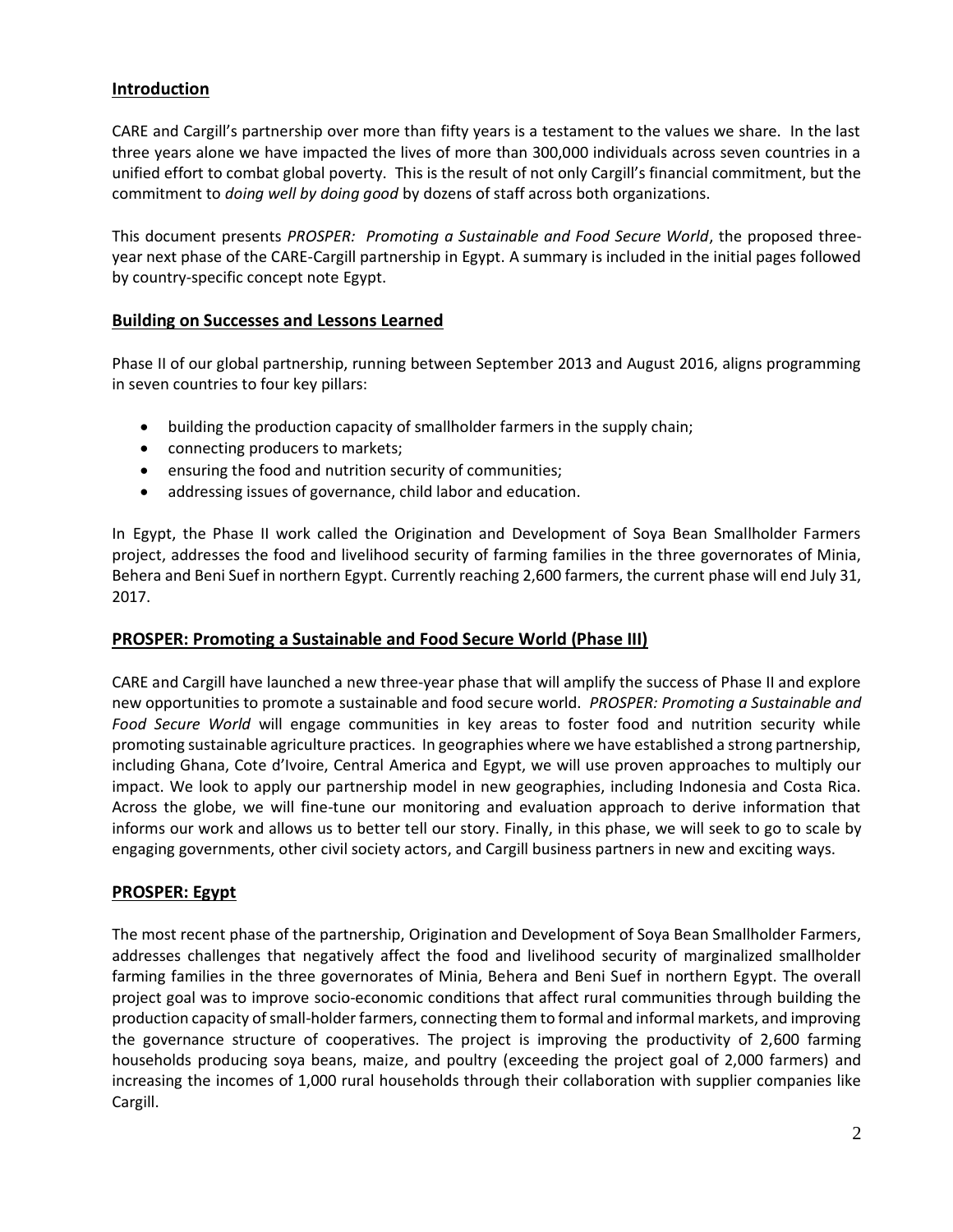The most significant learnings, based on successes and challenges to date, include:

- The project has enlarged its scope of work and attracted more farmers to join the project. For example, we organized 11 public awareness sessions in Behera, which led to new farmers planting 370 acres with soya beans.
- There has been attention paid to gender mainstreaming and promoting the importance of engaging women in agriculture and in the activities of the cooperatives.

Based on the successes challenges in the previous phase programming, in the next phase of programming we must:

- **Increase small-scale farmers' income-** In the previous phase, the project worked to improve the production capacity of farmers and their access to markets. The project linked farmers to Cargill's formal market, however, meeting market demand and soy bean quality requirements were challenges faced by many of farmers. In the next phase, the project will continue to improve production capacities of farmers in order to increase the quantity and quality of production so they are able to meet market demand and quality requirements. The project will do so by increasing awareness of more efficient irrigation and water waste reduction methodologies and promoting high production input varieties as well as climate-smart agricultural practices. Enhanced quality of soybean production will attract a broader target customer base and increase sales within the formal and informal market systems. The project will also work with agricultural cooperatives to improve value chain governance and promote greater access to markets and services for farmers.
- **Foster good nutrition practices and food security-** The project has worked to promote healthier diets and to foster food security and proposes the continuation and strengthening of food security and nutrition activities in the next phase of programming. PROSPER Egypt should have a greater focus on nutrition, promoting healthy nutrition behaviors and dietary diversity across small-holder farming households. The next phase should build on gains previously made by further promoting women's inclusion in the soy bean value chain. By broadening women's engagement in soy bean production and marketing, women will be able to access income generation opportunities and better provide for their households, ultimately improving the food and nutrition security of their families.
- **Foster a conducive and enabling environment for agricultural cooperatives and farmers' associations-** Over the past three years, the project has built the capacity of cooperatives and farmer associations in good governance, promoting transparency, technical and market efficiency, and accountability to farmer members. While the project has made improvements in this area, we propose further strengthening the capacities of agricultural farmers' associations to more effectively meet local needs and to better link farmers with markets, financial, and technical services. The project will have a larger focus on increasing access to financial services, working with agricultural cooperatives to promote VSLAs as a platform for increasing women access to credit and small loans. This will provide a way of financing soybean production among small-holder farmers supported by the project.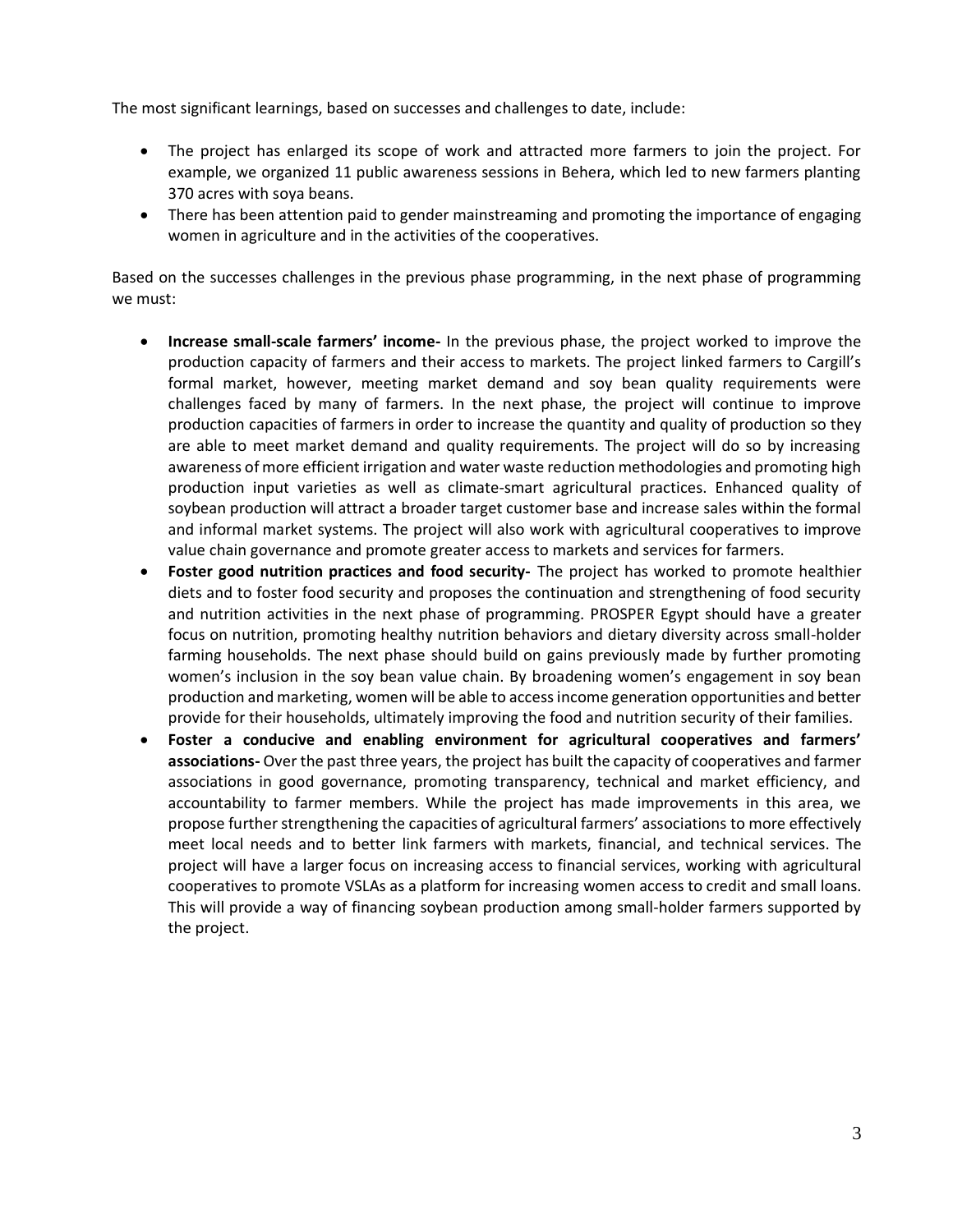#### **Phase III Activities**

1. The goal for Phase III is to create a more inclusive socio-economic environment along the soybean value chain for small-scale farmers in Egypt. The project will target **5000** farmers.

PROSPER will focus on meeting **three primary objectives**:

- 1. Increase small-scale farmers' income, guarding them against market price changes
- 2. Foster good nutrition practices and contribute to the achievement of food security
- 3. Foster a conducive and enabling environment for agricultural cooperatives and farmers' associations

Based on the learnings above, CARE's proposed design for Phase III in Egypt is outlined below:

#### **1.1. OBJECTIVE 1: INCREASE SMALL-SCALE FARMERS' INCOME, GUARDING THEM AGAINST MARKET PRICE CHANGES**

*1.1.1. Outcome 1:* Soybeans production cost reduction strategies disseminated within small-scale soybeans farmers

1.1.1.1. Output 1: Small-scale soybeans farmers are aware with efficient irrigation methodologies and water waste reduction

1.1.1.1.1: *Assist in monitoring and developing research, in collaboration with Agricultural Research Centers, on varying, innovative and less wasteful irrigation systems.*

1.1.1.1.2: *Offer awareness sessions for new and old small-scale soybeans farmers aiming to propagate for methodologies of irrigation in a timely manner and in appropriate quantities lessening wasted water.*

1.1.1.2. Output 2: Reducing harvesting loss methods circulated, along with a minimized productivity loss for small-scale soybeans farmers' including different time losses, human capability losses and material waste

1.1.1.2.1: *Conduct a needs assessment on soybeans farmers' situational waste-problem analysis*

1.1.1.2.2: *Provide and co-manage demonstration plots and field schools on developed schemes targeting reducing productivity waste with guidance and support of soybeans farming researcher, as per priory conducted needs assessment and situational waste-problem analysis*

1.1.1.2.3: *Train small-scale soybeans farmers, in cooperation with agronomists, on timely harvest plan map, including knife speed, combined reel, appropriate cutting height and forward travel to reduce gathering and threshing losses with the slightest plant disturbance*

*1.1.1.2.4: Provide, in partnership with agronomists, adequate trainings to small-scale soybeans farmers on correct appropriate storage and handling methodologiesthat preserve soybeansincluding but not limited not the thread of fungi*

*1.1.2. Outcome 2:* Target small-scale soybeans farmers adopted high production input varieties and best practices propagated for by PROSPER.

1.1.2.1 Output 1: Small-scale soybeans farmers trained on phasing in high production input varieties and actualized different fertilization schemes

*1.1.2.1.1: Facilitate, in cooperation with agricultural cooperatives, small-scale farmers' access to high-quality seedlings and other farm inputs such as 'aqaddeen, bio-fertilizers and other 'clean' farming methodologies' inputs aiding quality grains production, preparing farmers to start developing on-farm food safety plans and basics of what they need to do to provide safe, quality produce for consumers.*

1.1.2.2. Output 2: Soybeans plantation best practices propagated for and applied by farmers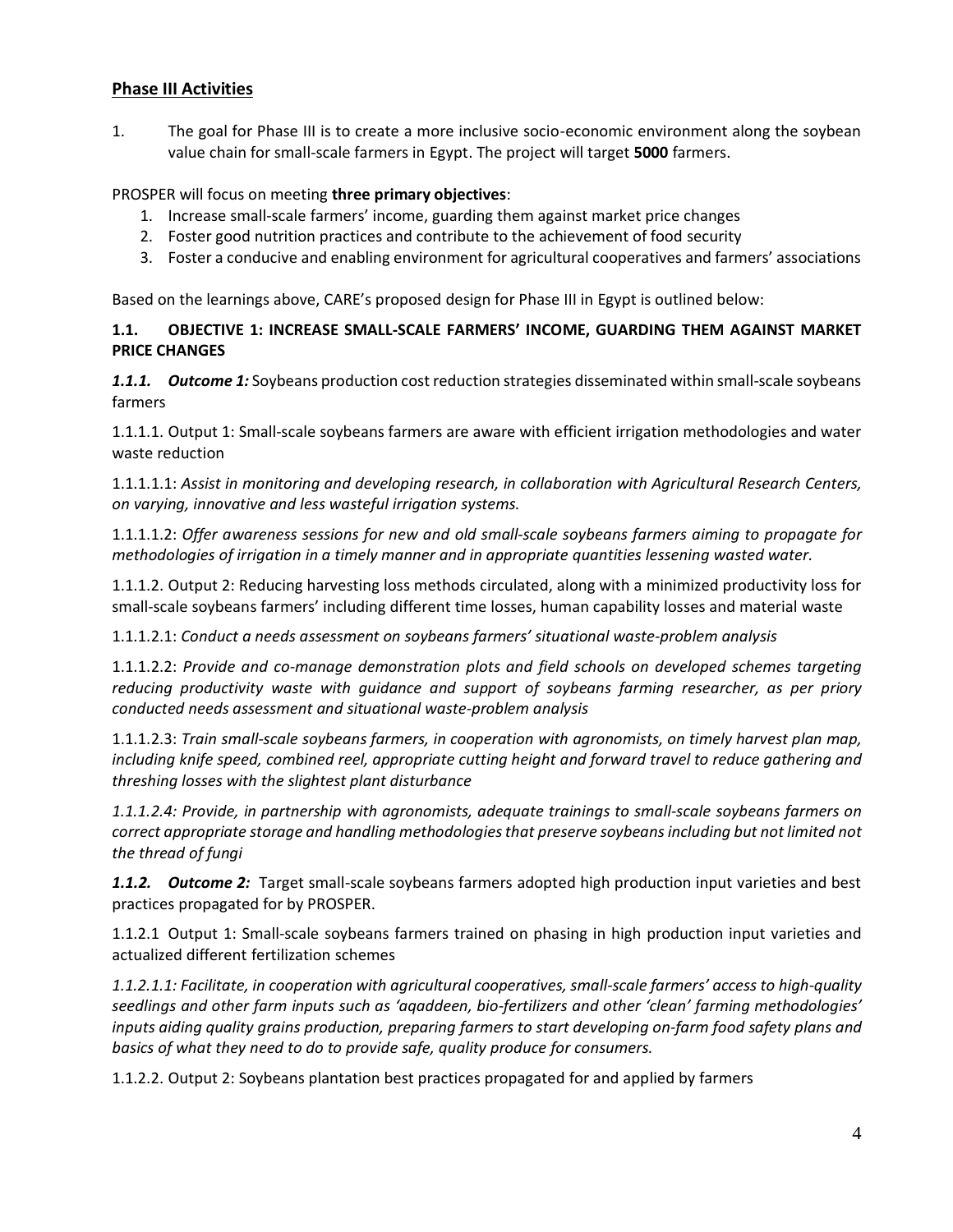1.1.2.2.1: *provide small-scale soybeans farmers with technical assistance and follow up to ensure good application of soybeans plantation practices.*

*1.1.3. Outcome 3*: Accessibility to diversified marketing channels expanded for small-scale soybeans farmers

1.1.3.1. Output 1: Enhanced quality of soybeans production, attracting a broader target customer base for a higher production variety and increasing sales

1.1.3.1.1: *Facilitate connections between cooperatives, small scale farmers with soya bean plants, to make sure that they know specifications required by them and how to achieve these specs in their production.*

1.1.3.2. Output 2: Detailed plan developed for increasing market access windows

1.1.3.2.1: Network and liaise, in a joint effort with partner cooperatives, with local factories and businessmen, to initiate deals to guarantee sale of soybeans to be bought from small-scale farmers

1.1.3.2.2: *Train cooperatives on the employment of diversified marketing channels for small-scale soybeans farmers such as organizing transportation for soybeans production to local factories and distributors, to provide an additional outlet for small-scale soybeans farmers other than wholesale trades who are exploitative in their pricing*

1.1.3.3. Output 3: Development of agricultural cooperatives capacities within innovative marketing opportunities, strategies, and distribution channels for small-scale farmers

1.1.3.3.1: *Conduct a needs assessment for the cooperatives and the extension agents.*

1.1.3.3.2: *Develop detailed plan for follow-up to provide capacity building training for cooperatives and extension agents on good governance practices and monitoring and evaluation of farmers' production.*

*1.1.3.3.3: Conduct a market research, liaising with cooperatives, to evaluate marketing opportunities for farmers such as seeking vendors that provide:*

*a) Animal feed production equipment and soybeans seeds*

 $\overline{a}$ 

*b) Small and medium-sized factories and processors and whole-sale retailers that use soybeans in production, as an intermediate good (e.g. Luncheon and oils factories)*

3.3.4: *Conductsoftskillstrainingsfor agricultural cooperativesraising their professional, communication skills and negotiation skills.*

3.3.5: *Review, in cooperation with experts, quality of the extension agents and partner cooperatives on regular basis to ensure the quality of the provided training*.

*1.1.4. Outcome 4***:** Broadening women engagement in increasing soybeans aggregate target governorates demand

1.1.4.1. Output 1: Enhanced women capacities to contribute in soybeans production value chain

1.1.4.1.1: *Conduct a baseline survey aimed at measuring females' engagement in different sub-segments and assessing different barriers to females' entry in soybeans value chain*

1.1.4.2. Output 2: Gender equity principlestrainings offered to females associated with soybeans value chain enabling them to act as community agents

1.1.4.2.1: Build the skills of youth volunteers (of both sexes) in the knowledge and tools of the interactive theatre<sup>1</sup>.

<sup>&</sup>lt;sup>1</sup> CARE will follow innovative techniques through interactive theatre that promote development and change of attitudes and perspectives. Those techniques have proven efficacy in tackling community-sensitive issues.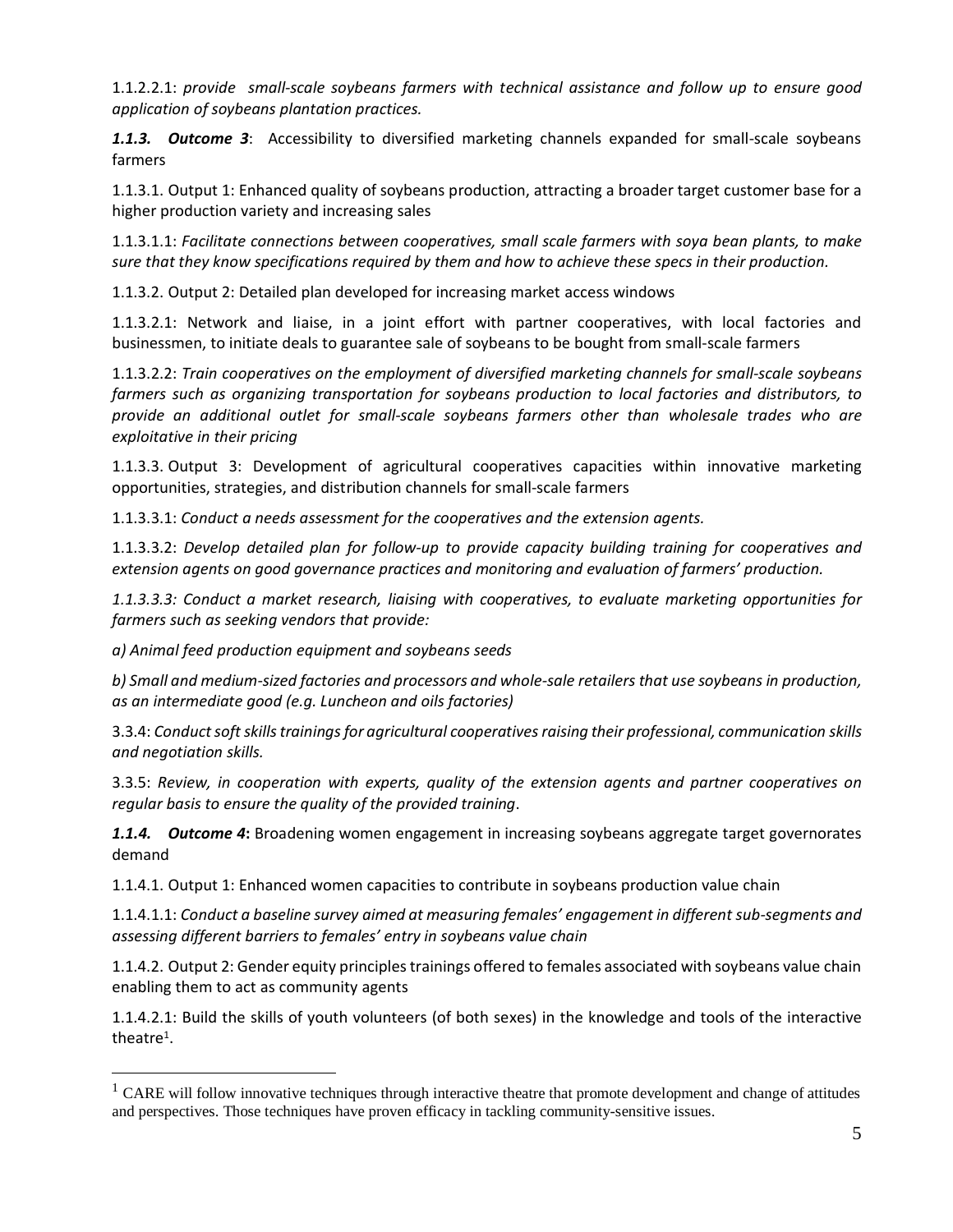1.1.4.3. Output 3: Trained females on different sales possibilities within soybeans value chain to become sales agents on the community level.

1.1.4.3.1: *Identify and provide entrepreneurial training opportunities for females, as per baseline survey results on barriers to females' entry in soybeans value chain.*

1.1.4.3.2: *Develop and implement, in cooperation with agricultural cooperatives, technical and sales training to take advantage of innovative business and marketing mechanisms in soybeans sub-sectors such as:*

- *a) Luncheon-making methodology*
- *b) Soy-milk making methodology*
- *c) Animal feed making methodology*

1.1.4.3.3: *Carry out, partnering with agricultural cooperatives, entrepreneurship trainings focusing on the enhancement of negotiation skills, business skills, financial management, etc.*

## **1.2. OBJECTIVE 2: FOSTERING GOOD NUTRITION PRACTICES AND CONTRIBUTING TO THE ACHIEVEMENT OF FOOD SECURITY**

*1.2.1. Outcome 1***:** Transformation in attitudes leaning towards good nutrition and betterment of eating habits

1.2.1.1. Output 1: Increasing awareness scheme propagating good nutrition behaviors and highlighting essentiality of diversifying in food groups used and importance of examining nutritional facts in meeting minimum consumption recommendations

1.2.1.1.1: *Carry out a baseline survey aimed at assessing eating habits for target geographical locations*.

1.2.1.1.2: *Give awareness sessions on the importance of food diversification and food nutritional value, recommending different good nutrition behaviors incorporated in low-cost diet varieties targeted at improving overall familial health.*

1.2.1.2. Output 2: Soybeans, amongst other nutrimental food groups, benefits and usages introduced and disseminated

1.2.1.2.1: *Conduct trainings on diversified recipes of different food groups, including but not limited to soybeans*

1.2.1.2.2: *Initiate cooperation attempts with other projects in Beni Suef and provide trainings and awareness sessions on importance of nutritional facts and dietary diversification recipes.*

### **1.3. OBJECTIVE 3: FOSTERING A CONDUCIVE AND ENABLING ENVIRONMENT FOR AGRICULTURAL COOPERATIVES AND FARMERS' ASSOCIATIONS**

*1.3.1. Outcome 1*: Strengthening capacities of agricultural farmers' associations and enhancing their performance of their roles in effectively addressing their cultural, social and economic roles' expectations meeting local needs, emphasizing effective technical and marketing services assistance

1.3.1.1. Output 1: Farmers' associations and agricultural cooperatives are acquainted with standard financial accountability systems and good governance practices

1.3.1.1.1: Provide capacity building trainings to agricultural cooperatives emphasizing:

a) Good internal governance practices, transparency, accountability and data management strategies increasing their managerial efficiency

b) Shifting their focus to higher economic returns through value-addition

c) Developing a regular monitoring network system